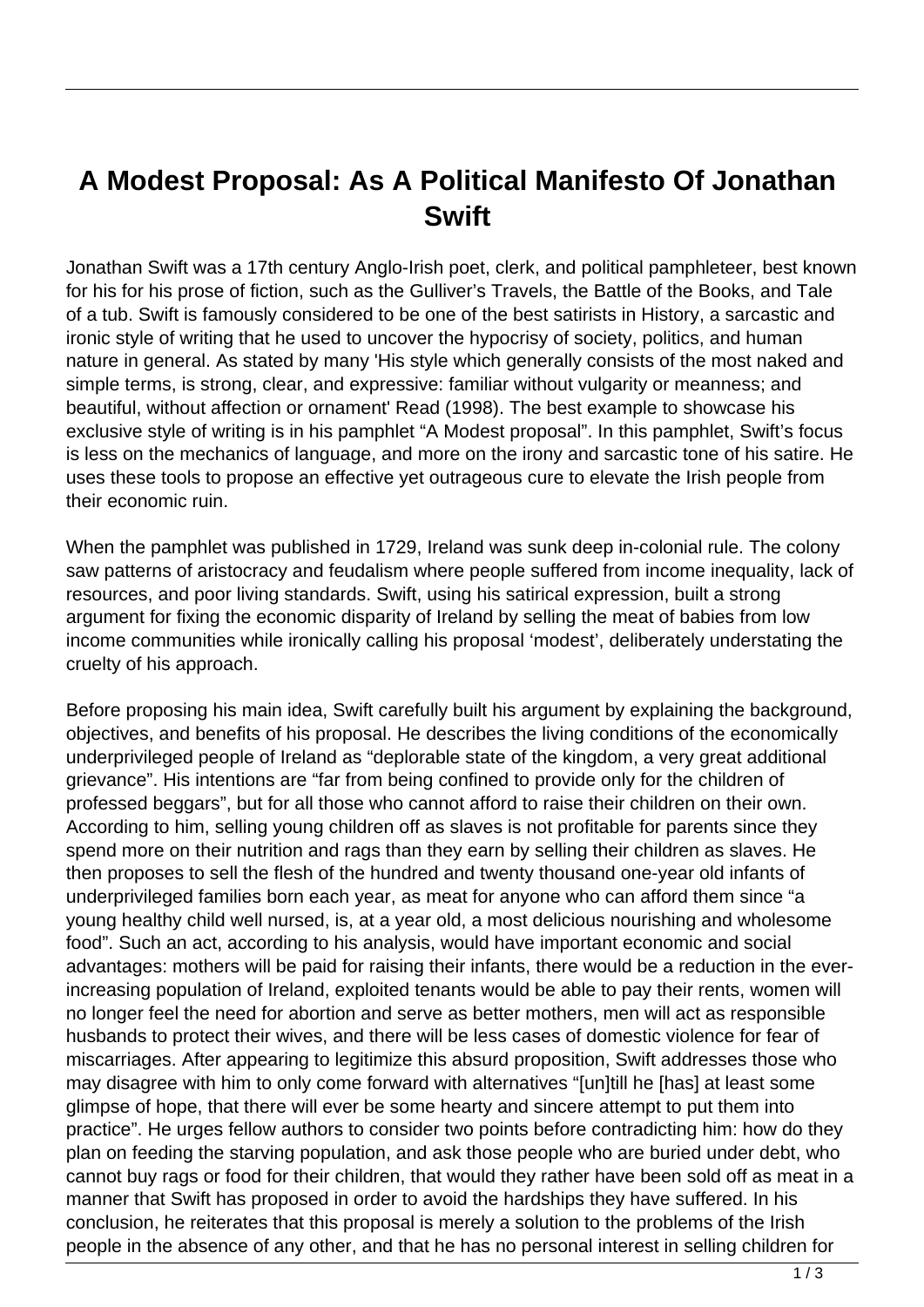meat since he has nothing to gain out of such inducement.

In this essay, Swift's use of satire has served him well in the following ways: it has allowed him to engage with his audience before proposing his main idea by creating an almost believable and pragmatic argument that could change the economic conditions of the Irish people, enhanced by his appeal to pathos, while at the same time giving him the opportunity to call out the ruling elite, the Stuart Protestants, for their unfair practices that had lead to the Irish struggle.

Swift's chose his words carefully while describing the living conditions of the poor to prepare us for his outrageous proposal. He deliberately led his audience to believe two things: that his idea was empathetic in nature, and that similar practices already existed. While emphasizing on the importance of coming up with a viable solution for the empowerment of the poor, Swift states that whoever comes up with a fair, cheap, and easy method for elevating people from poverty "would deserve so well of the public, as to have his statue set up for a preserver of the nation." He champions his good intentions for everyone suffering and "[all] those who demand our charity in the streets." Furthermore, by describing how mothers can only provide free nourishment for their children up until the age of breast feeding, and giving rhetorical evidence of as many as one hundred and twenty thousand children that parents are unable to provide for, Swift deepens his appeal for keeping the good of the society at heart, giving his audience even more reason to believe a proposal he is yet to unveil. Apart from ironically coming off as empathetic, Swift used his satire to highlight an already common practice amongst elite. It was a common practice in colonies to enslave children and ship them off to Britain to be used as necessary, therefore the idea of "making these children sound and useful members of the common-wealth" was not foreign. When he talked about the enslavement of 12-13 year old girls and boys being an unprofitable transaction for parents who spend more on their sustenance over the years, he did not mean to disregard slavery as an undesirable act, in fact, it was to gain the appeal of aristocrats who benefited most from the slave trade and would find interesting the idea of having a proposal that was even more profitable than slavery. It is a mix of these two appeals, empathy and familiarity, that makes his argument believable and pragmatic.

Having established his grounds, Swift proposes the of butchering one-year old infants and selling their meat to whomever wishes to buy them as a solution to solving the economic crisis of Ireland, a proposal so modest he "hope[s] will not be liable to the least objection." He goes into to explain his proposal using rhetorical analysis of how such an act could be practically possible and eventually beneficial. He starts off with a method to ensure the breeding of such marketable infants by setting aside twenty thousand of them for further breeding, one-fourth of whom would be male "which is more than we allow to sheep", deliberately drawing a relationship between the treatment of animals to the treatment of humans in the country. In an unapologetic take on the ruthless elite, he believes these infants would be perfect for landlords, considering they've already devoured the livelihood of the children's parents. Majority of Irish being Roman Catholic were looked down upon by, for such people did not adhere to the teachings of the Church of England. They were consequently called papists, an anti-Catholic slur, and this was used by Swift when he said "it will have one other collateral advantage, by lessening the number of Papists among us" to highlight the deep-rooted racism among the elite. He justified the selling of the infant's carcass as an additional income for the parents, by giving evidence of how there was already a market for them amongst the imperials who would buy the carcass of executed children, most of them being poor. This, among many others, was how he underscored the duplicity of all those who would object him.